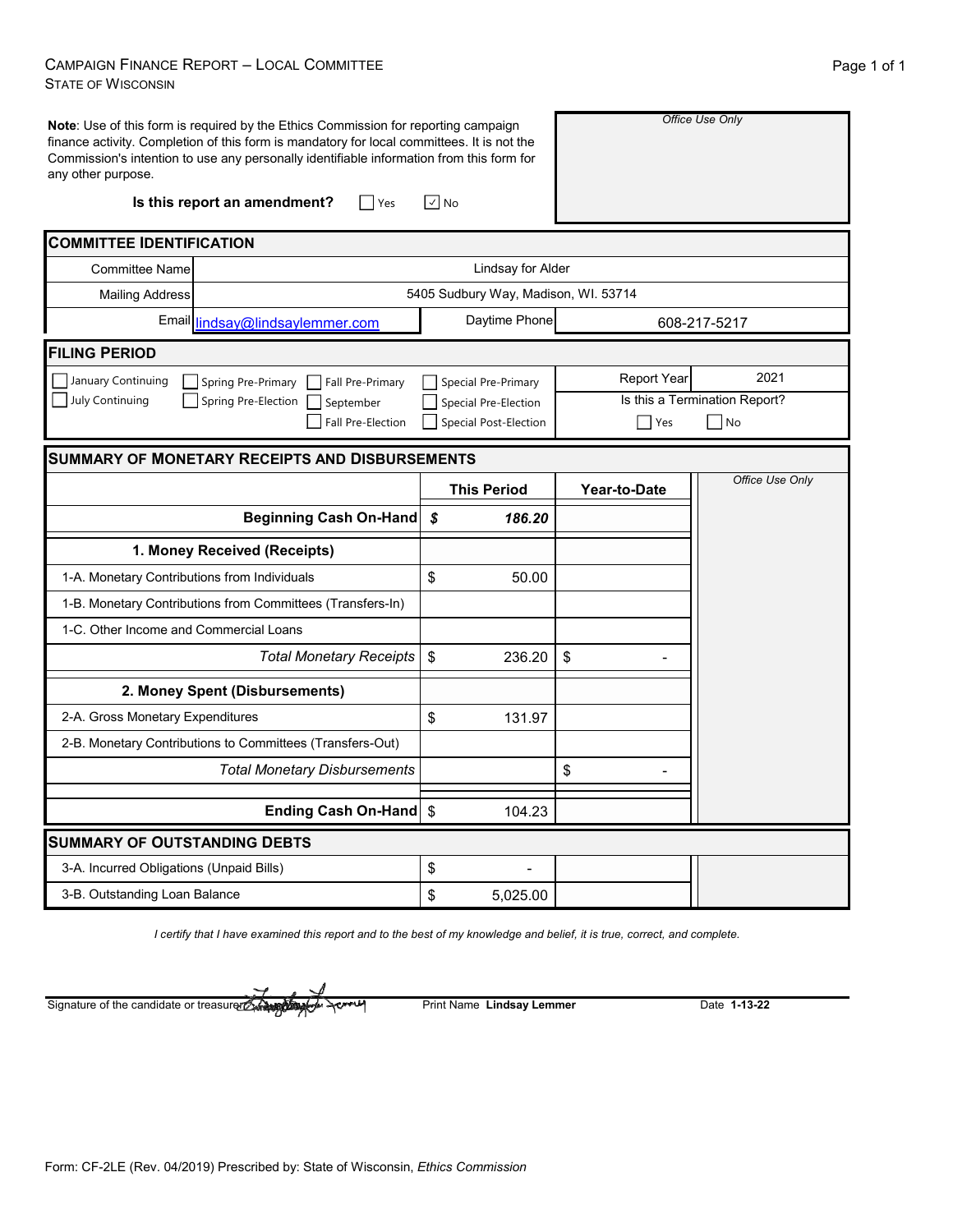**Income** Schedule 1-A

## **Monetary Contributions from Individuals (Including Loans from Individuals)** Page 1 of 1

| Conduit? | Date     | <b>Name</b>       | <b>Address</b> | City    | $\overline{\text{ST}}$ | Zip | <b>Occupation</b>         | Comments | Amount |       |
|----------|----------|-------------------|----------------|---------|------------------------|-----|---------------------------|----------|--------|-------|
|          | 8/1/2021 | <b>Jess Jones</b> | 110 Milo Ln.   | Madison | <b>IWI</b>             |     | 53714 Director<br>------- |          |        | 25.00 |
|          | 9/1/2021 | <b>Jess Jones</b> | 110 Milo Ln.   | Madison | <b>WI</b>              |     | ______<br>53714 Director  |          |        | 25.00 |